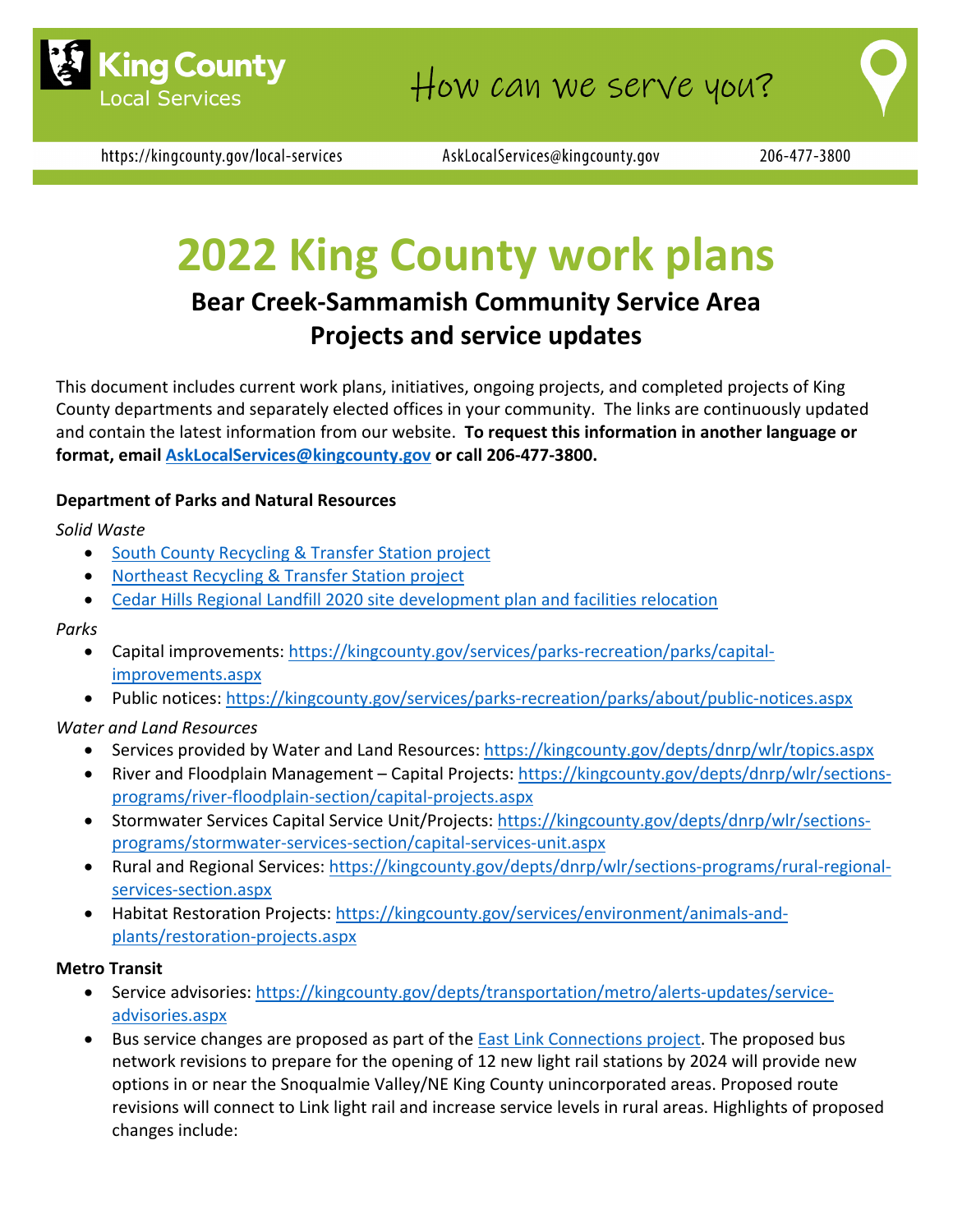- o **Revised Route 224** Frequency between Duvall, Redmond Ridge, and Redmond increased from every 90 to every 60 minutes all day, and connects the route to SE Redmond Link station, with service on NE Union Hill Rd
- o **Revised Route 931** During the peak period, a new connection directly between Duvall, Cottage Lake, Woodinville, and Bothell.
- o **New Route 222** Replaces the 221 but extends service north of Education Hill to Cottage Lake, and connects to Downtown Redmond Link station
- o **Revised Route 269** In Sammamish, new service on Sundays, increased frequency during the peak and evening, route extends to Mercer Island Link station, and SE Redmond Link station
- In March 2021 a new trip will be added to **Route 269** to better align with the Eastlake High School bell schedule.
- **[Sammamish Community Ride](https://kingcounty.gov/depts/transportation/metro/travel-options/on-demand/community-ride.aspx?utm_source=doublezmedia&utm_medium=google&utm_campaign=communityride&utm_term=search&utm_content=sammamish)** is available in the Klahanie, Sunny Hills, Providence Point, and Sammamish Highlands neighborhoods.
	- o Launched in June of 2019 as a reservation-based system, where riders reserved trips online and/or called a dispatch number as early as 2 hours in advance and as far out as 30 days. The service area was a mitigation project with the same deviation area of DART route 927. The service was suspended due to Covid in March of 2020 and resumed in September of 2020, as app enabled, on demand service.
	- o Available weekdays 7 AM to 6 PM and Saturdays 9 AM to 6 PM throughout designated areas in Klahanie, Sunny Hills, Providence Point, and Sammamish Highlands neighborhoods.
	- $\circ$  Community Ride costs the same as a Metro bus ride and riders can pay with ORCA, Transit GO ticket, cash, paper transfers and human service tickets.
	- $\circ$  Riders can book a trip anywhere curb-to-curb within the given service area.
- This summer Metro and Redmond will launch a [Community Van](https://kingcounty.gov/depts/transportation/metro/travel-options/rideshare/programs/community-van.aspx) pilot in Redmond, available for use to those in the area.

# **Road Services**

- Projects, plans, reports & standards: <https://kingcounty.gov/depts/local-services/roads/projects-plans.aspx>
- Closed and restricted roads:<https://gismaps.kingcounty.gov/MyCommute/>
- Road Services 24/7 Helpline (206-477-8100 or 1-800-527-6237) for assistance with [road maintenance](https://kingcounty.gov/depts/local-services/roads/road-maintenance.aspx) and [traffic safety](https://kingcounty.gov/depts/local-services/roads/traffic.aspx) issues in unincorporated King County. <https://kingcounty.gov/depts/local-services/roads/24x7-helpline.aspx>

# **Office of Emergency Management**

• The Trusted Partner Network is a volunteer group representing a diversity of language and cultural groups around the region. Network volunteers act as a bridge to connect their community groups to emergency alerts and notifications. Learn more and get involved at [www.kingcounty.gov/TPN.](http://www.kingcounty.gov/TPN)

# **Office of Cable Communications and Department of Information Technology**

- Affordable Connectivity Program for reduced internet: <https://kingcounty.gov/depts/it/services/cable-communications/affordable-connectivity-program.aspx>
- Broadband Access Study: <https://kingcounty.gov/depts/it/services/cable-communications/broadband-access-study.aspx>